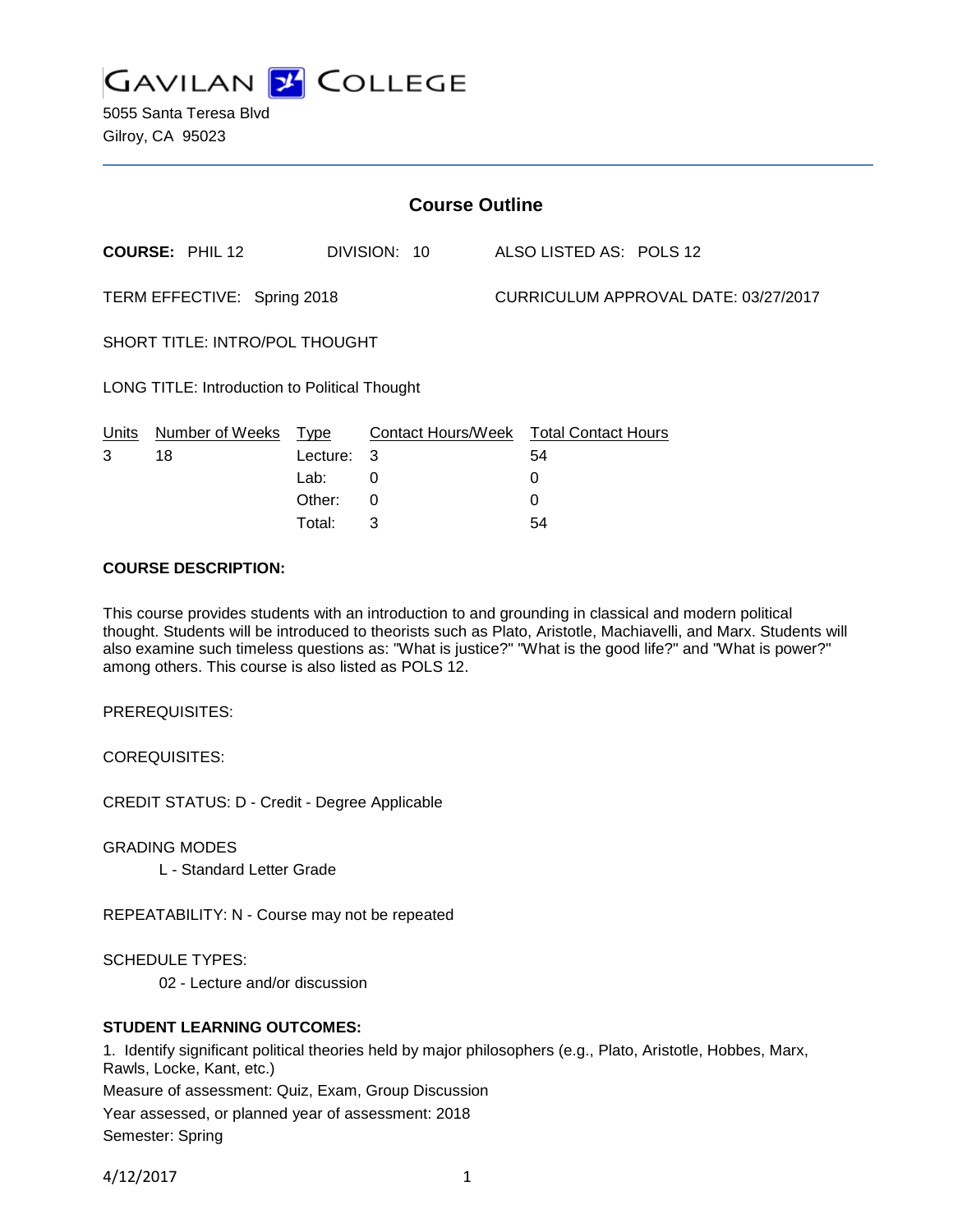2. Analyze arguments in political philosophy concerning human nature, justice, rights, government, liberty, law, power, liberalism, etc.

Measure of assessment: Quiz, Exam, Group Discussion Year assessed, or planned year of assessment: 2018 Semester: Spring 3. Apply philosophical theories to current political and social issues. Measure of assessment: Quiz, Exam, Group Discussion Year assessed, or planned year of assessment: 2018 Semester: Spring 4. Evaluate the tension between the common good and individual rights. Measure of assessment: Quiz, Exam, Group Discussion Year assessed, or planned year of assessment: 2018 Semester: Spring

## **CONTENT, STUDENT PERFORMANCE OBJECTIVES, OUT-OF-CLASS ASSIGNMENTS**

Curriculum Approval Date: 03/27/2017

HOURS CONTENT

6 Course overview, requirements, grading, goal and objectives; What is political theory?; What is "human nature?"; Greek society.

ASSIGNMENTS: In-class writing

assignment #1:

description and application of one major theory;

quiz 1; Cahn: Preface

PERFORMANCE

OBJECTIVES: Students will analyze

the nature of human nature; students will learn

what theory is; students will learn to distinguish

good from bad theory.

6 The Ancients: Plato and Aristotle

ASSIGNMENTS: In-class writing assignment #2: short

analysis of Plato's Republic or Aristotle's

Politics; Quiz 2; Cahn: Plato and Aristotle chapters.

PERFORMANCE OBJECTIVES: Students will learn who

Plato and Aristotle were; Students will read

excerpts of Plato's Republic and Aristotle's

Politics; students will critically read both texts.

Renaissance, Reformation, and Counter-Reformation:

3 Machiavelli and Modernity.

ASSIGNMENTS: In-class writing assignment #3: short

analysis of Machiavelli's Prince; Quiz 3;

Cahn: Machiavelli chapter

PERFORMANCE OBJECTIVES: Students will learn who

Machiavelli was; students will read excerpts from

Machiavelli's Prince; students will identify

the emerging trend of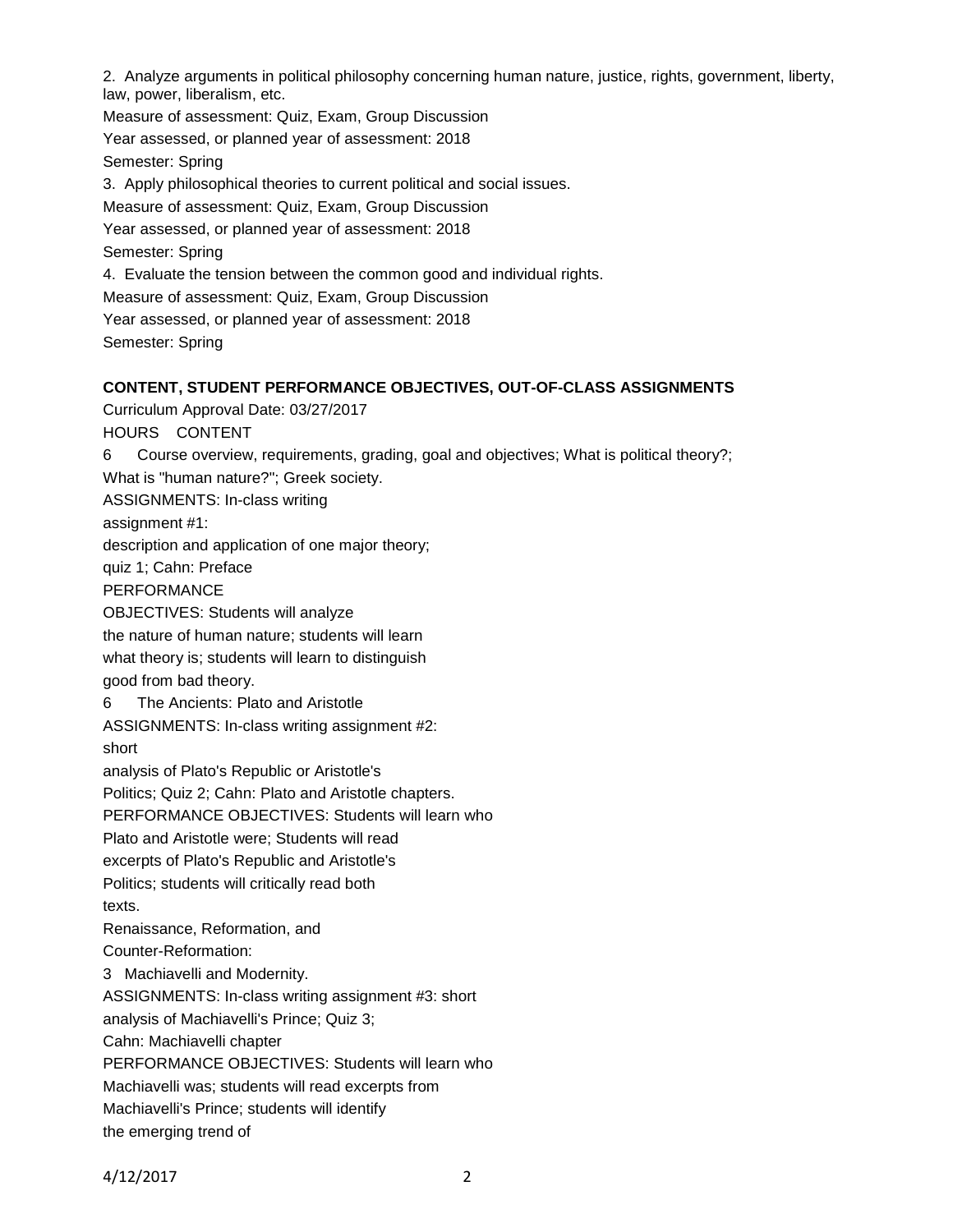"modernity."

3 17th Century England: Puritanism and Liberalism,

Locke and Hobbes.

ASSIGNMENTS: Quiz 4; Cahn: Hobbes and Locke chapters

PERFORMANCE OBJECTIVES: Students will learn who

Locke and Hobbes were;

students will read excerpts

from Hobbes' Leviathan and Locke's Two

Treatises on Government; students will critically analyze

the causes and theoretical consequences

of the English Civil War.

3 Exam I Review; Exam I

3 Liberalism and the Decline of Political Theory.

ASSIGNMENTS: Quiz 5, Cahn: John Stuart Mill chapter p.1

PERFORMANCE OBJECTIVES:

Students will learn the

value of citizenship in a liberal society; students

will critically analyze the causes and consequences

of the ostensible decline of political theory.

6 The 18th Century: Age of Reason and the Rise of the

Masses.

ASSIGNMENTS: In-class writing assignment #4: short

analysis of Diderot's Encyclopedia; Quiz 6;

PERFORMANCE OBJECTIVES: Students

will learn who

Denis Diderot was; students will read excerpts from

Diderot's Encyclopedia; students will analyze

the

concept of community.

6 Adam Smith and Edmund Burke: Capitalism and the

Roots of Revolution.

ASSIGNMENTS: Quiz 7; Cahn: Adam Smith and Burke chapters

PERFORMANCE OBJECTIVES: Students will learn who

Adam Smith and Edmund

Burke were; students will

read excerpts from Smith's The Wealth of Nations

and Burke's Reflections on the Revolution in

France; students will critically analyze the

concepts capitalism and Revolution.

3 Exam II Review; EXAM II 6 The 19th Century: JS Mill and Liberty; Marx &

Communism.

ASSIGNMENTS: In-class writing

assignment #5:

Critical analysis of Mill's On Liberty or

Marx's Communist Manifesto; Quiz 8; Cahn: John Stuart Mill chapter p.2

PERFORMANCE OBJECTIVES: Students will learn who

Mill and Marx were; students will read excerpts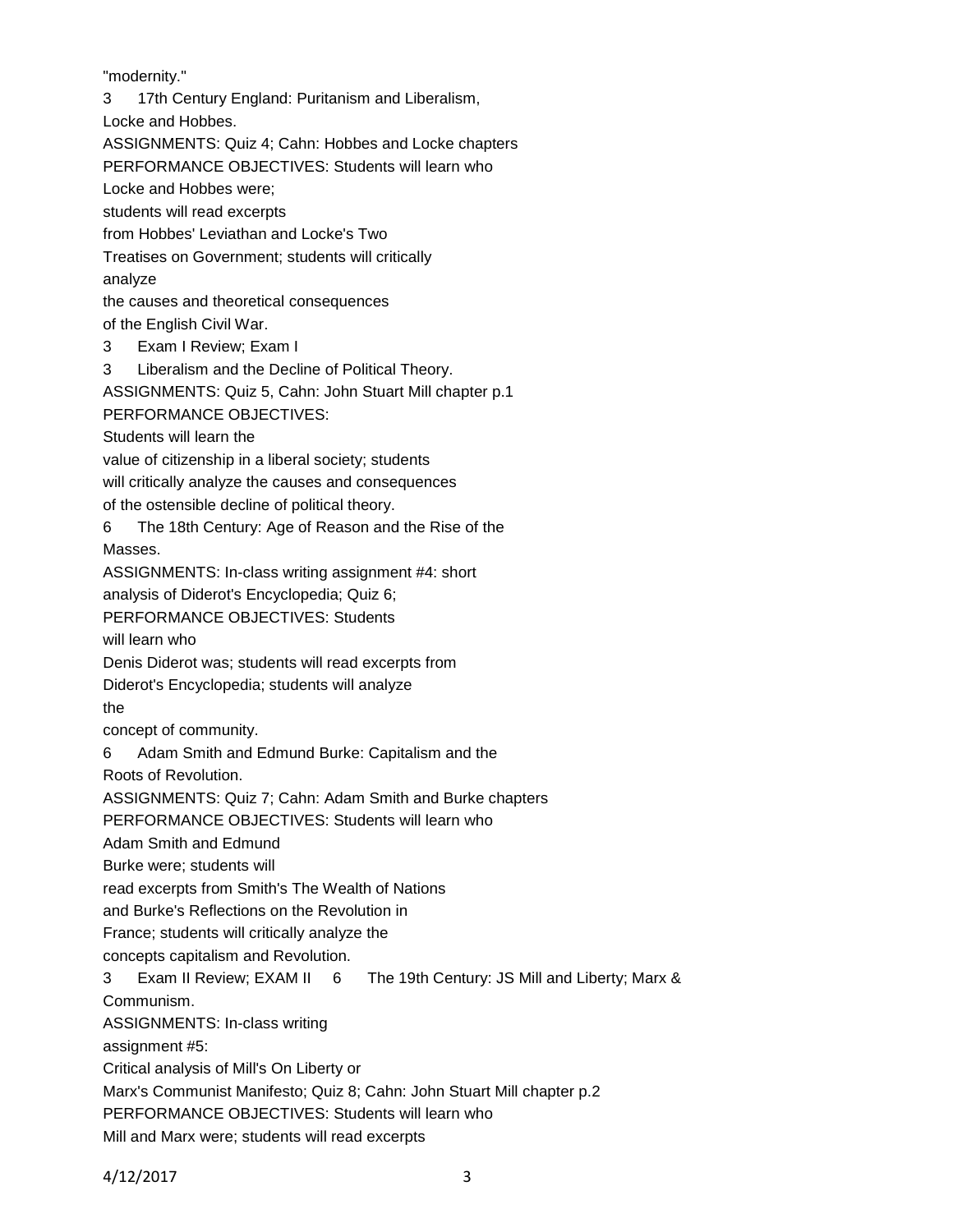from Mill's On Liberty and Marx's Communist Manifesto; students will identify the concepts alienation, exploitation, and economic democracy.

## **METHODS OF INSTRUCTION:**

Lecture, student-led learning, group based problem solving; self-directed research, two standard political theory texts.

## **METHODS OF EVALUATION:**

Writing assignments

Percent of total grade: 50.00 %

50% - 70% Essay exams; Term papers; Essay: 1) 5 in-class writing assignments (short 1-2 page essays) 2) all 3 exams include essay-based questions 3) research paper (8-10 pages) Non-computational problemsolving: Using theory, theorists biographies, and problem-solving exercises to better understand human nature, good and evil, the role of women in modern society, alienation and so on.

Problem-solving assignments

Percent of total grade: 10.00 %

10% - 30% Exams

Skill demonstrations

Percent of total grade: 10.00 %

10% - 30% Performance exams; Skill demonstration: 1) 9 quizzes, 2) 5 in-class writing assignments, 3) 8-10 page research paper 4) in-class discussions, small group projects, 5) 3 exams (including final) Multiple Choice:

Objective examinations

Percent of total grade: 10.00 %

10% - 30% Multiple choice; True/false

# **OUT OF CLASS ASSIGNMENTS:**

Required Outside Hours: 3

Assignment Description: Two short essays in which the students will critically analyze a given political theory for rigor, consistency, and applicability to "real world" considerations.

### **REPRESENTATIVE TEXTBOOKS:**

Required Representative Textbooks

Steven M. Cahn. Political Philosophy: The Essential Texts, or other appropriate college level text.. Oxford University Press,2014.

This text is the most comprehensive and thorough anthology of political philosophy currently available.

ISBN: ISBN-13: 978-0190201081

Reading Level of Text, Grade: 13+ Verified by: Publisher

### **ARTICULATION and CERTIFICATE INFORMATION**

Associate Degree: GAV C2, effective 201570 GAV D2, effective 200550 CSU GE: CSU C2, effective 201570 CSU D, effective 201570

CSU D2, effective 201470 CSU D8, effective 201370